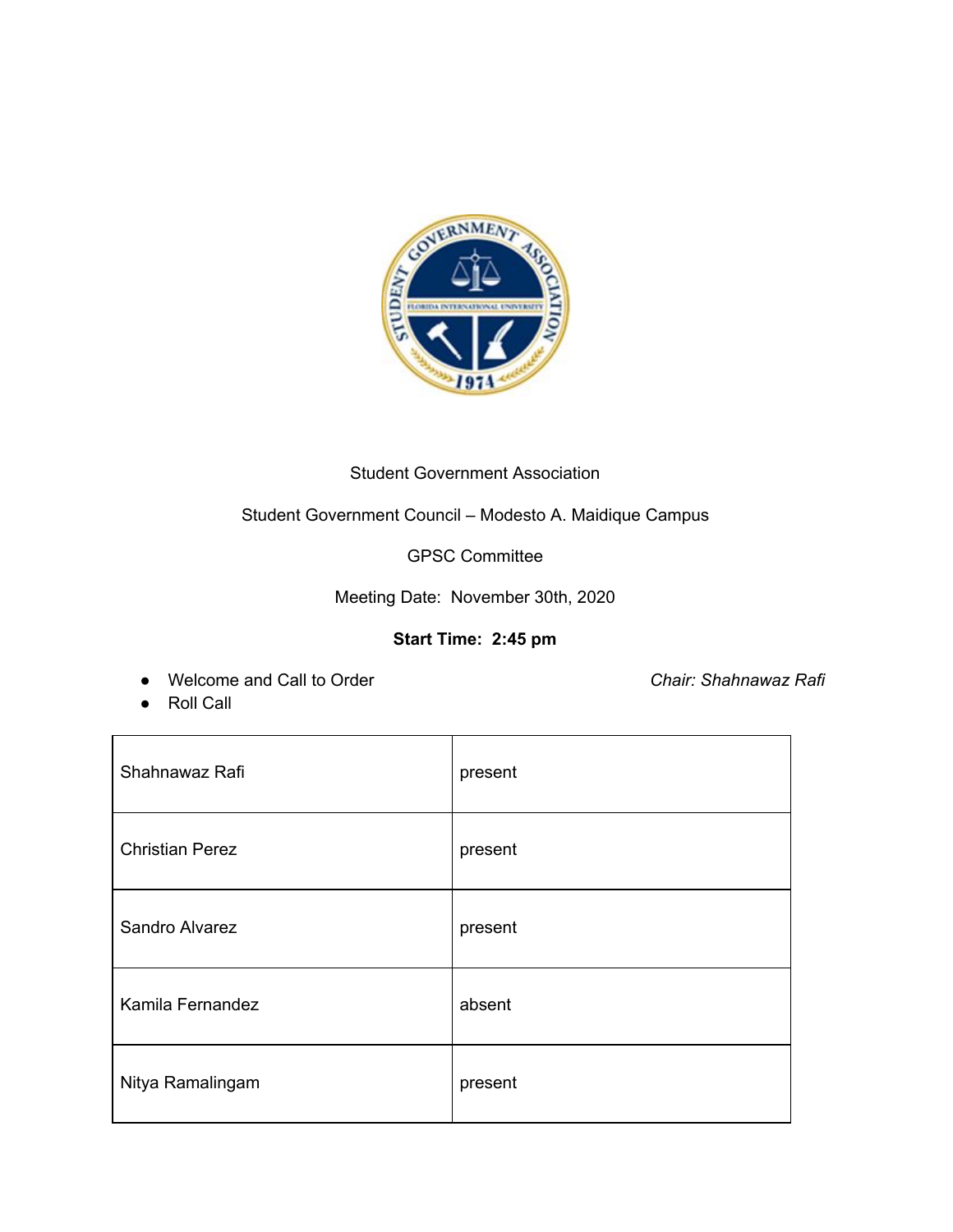| <b>DeMarcus Snipes</b><br>absent |  |
|----------------------------------|--|
|----------------------------------|--|

**● Open Forum** -

**● Old Business**

**-**

.

**● New Business**

1. GSAW

- Poster presentation would most likely be the best format to prepare for the GSAW forum.

- Day 1 will be the submission for poster presentation and the presentation will be for 3 to 5 minutes along with other further remarks.

- Damarcus also reached out to Rafi regarding any potential conflicts that could arise from planning the event.

- Damarcus recommends using Zoom for a waiting room method and a password protection for each judge so they have access to each folder.

- Participate certification for each winner and they shall receive prizes or be allowed to pick them up at the SGA office.

- Christian asks about the time limit to be extended to about seven minutes.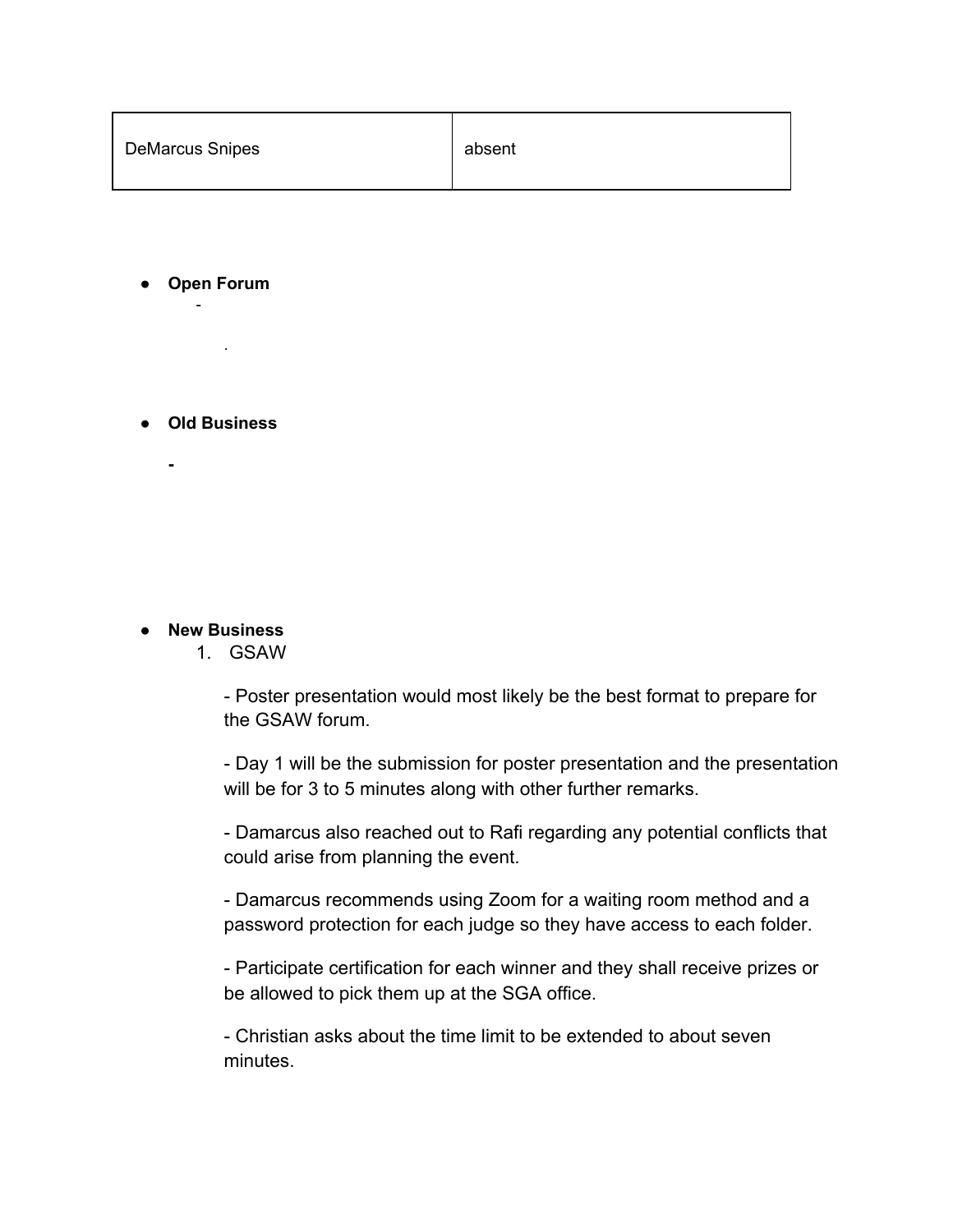-Each day would be roughly an hour for each session and between 5 to 7 minutes would be more realistic for Nitya.

- Sandro states that the plan presented by Damarcus seems to be very good.

- From the top 10 the judges will cut it down to a top 5.

- Teresa asks what is the budget for the awards and how much money we should have to award to the students?

- Chairman Rafi states that he will talk with Michelle on Thursday to seek approval of the format from the UGS deans, etc.

- In terms of the past and compared to the situation with the virtual environment this year it would be wise to have the posters preloaded for judgement.

-Call for abstracts will be conducted in January or February for potential applicants.

- Rafi needs to figure out how much the budget will allow for the processing of awards.

- Teresa can provide the exact amounts and states that the top prize would be around \$150 for prospective winners.

- A potential plan to have an onedrive and a 5 to 7 minute window for students to ask questions.

- A total of 25 to 35 mins in total for student questions. A standard is good for an hour and a half.

- For day 2 the plan is to have goodie bags for graduate students to receive during GSAW week.

- Potential allocation bill could be provided for free printing bill for graduate students during that week.

- A potential graduate school mental health hour would be appropriate on the second day of graduate week.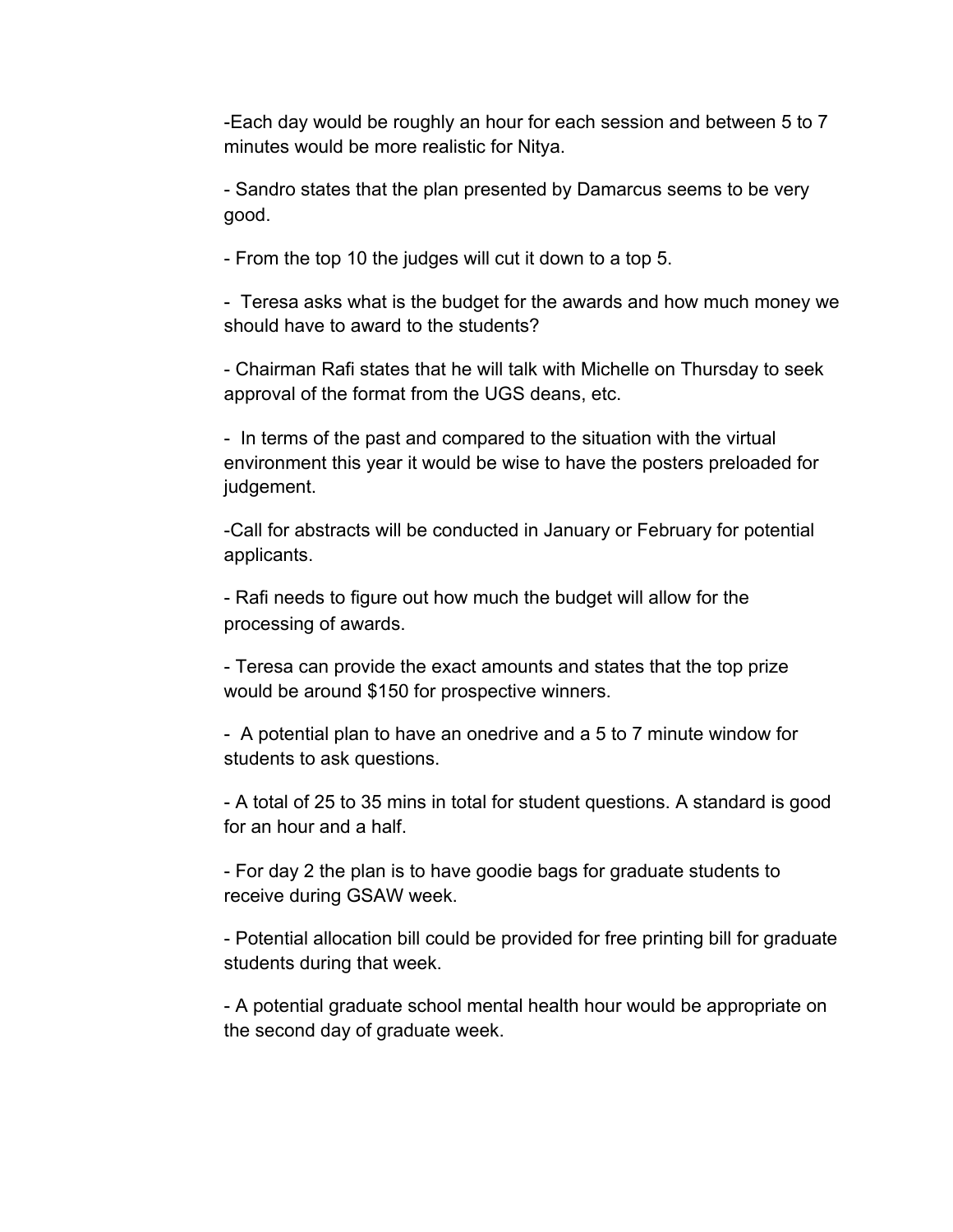- Mental health committee collaboration can work with the health & wellness department to establish a meditation/yoga hour during social day.

- Campus life conducts many activities and Teresa recommends that we speak with Campus Life for potential giveaways.

- She suggests that we use some of the prizes that are leftover from campus life for potential giveaways.

-Michelle can approach Stephanie Miller the director of the campus life outreach on campus.

- Graduate student giveaways for umbrellas was 3043 dollars with the total invoice still in Teresas records.

- We still have poster tubes, umbrellas, and stickers for giveaways for graduate students.

- Powerpoint presentation devices would be extremely helpful for graduate students and powerbanks.

- A powerbank in amazon currently is \$12
- We can use Amazon as a potential vendor for giveaways

- Potentially can order laserpointers from Ali express for Iclickers, chairman Rafi has ordered the laserpointer from Ali express.

- Chairman Rafi will send a picture of what we exactly want for the GSAW week.

- A potential new award for community service activities and it will allow for recognition of students to advance the cause of the FIU graduate student community.

- A sponsorship from a certain community donor and they will have to assign how the money can be spent.

- We will ask Michelle for this service award.

- Nitya supports the idea of naming the world after somebody and states it may be difficult for an organization to name the award. Dr. Kos may know of such students who we can name the award after.